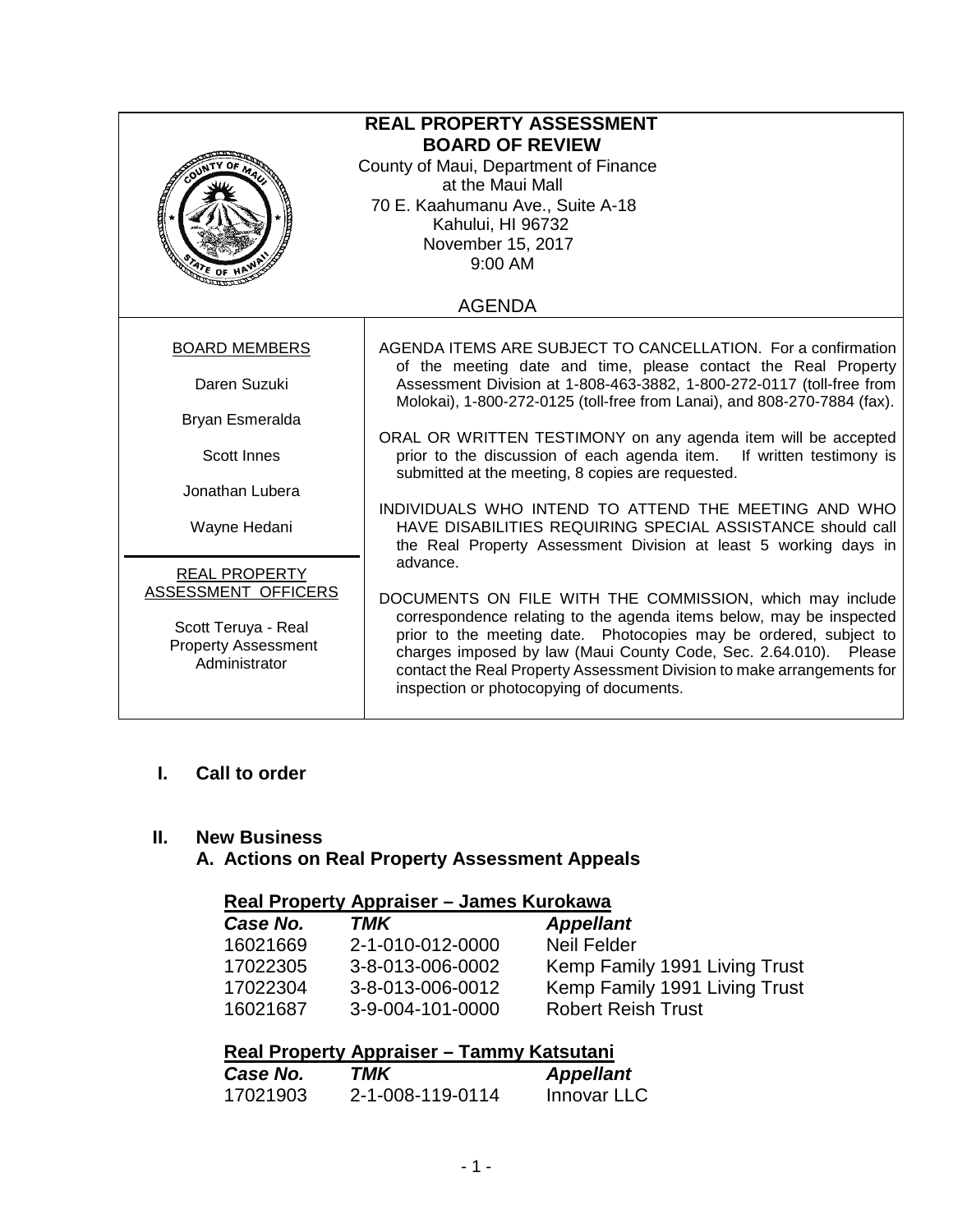|      | Real Property Appraiser - Dreu DeCastro |                                             |                                  |
|------|-----------------------------------------|---------------------------------------------|----------------------------------|
|      | Case No.                                | <b>TMK</b>                                  | <b>Appellant</b>                 |
|      | 17021805                                | 2-2-032-006-0000                            | <b>Denise Miller</b>             |
| III. |                                         | <b>Appeals with Unreturned Stipulations</b> |                                  |
|      | Case No.                                | TMK                                         | <b>Appellant</b>                 |
|      | 17022020                                | 1-3-002-017-0000                            | Mary Anne Doane-Mau Trust        |
|      | 17021876                                | 1-4-008-037-0000                            | Tamara Kinsella                  |
|      | 16021753                                | 1-4-010-031-0000                            | <b>Feintech-Greenfield Trust</b> |
|      | 16021752                                | 1-4-010-015-0000                            | <b>Feintech-Greenfield Trust</b> |
|      | 16021701                                | 2-1-008-117-0016                            | <b>Corrigan Family Trust</b>     |
|      | 17021907                                | 2-1-008-119-0116                            | <b>Innovar LLC</b>               |
|      | 17021910                                | 2-2-005-100-0000                            | <b>Wayne Stoner</b>              |
|      | 17021806                                | 2-2-015-052-0000                            | <b>William Flammer</b>           |
|      | 17022344                                | 2-5-001-014-0000                            | Alexander & Baldwin, LLC         |
|      | 17022348                                | 2-5-001-015-0000                            | Alexander & Baldwin, LLC         |
|      | 17022350                                | 2-5-002-006-0000                            | A & B - Hawaii INC               |
|      | 17022351                                | 2-5-002-011-0000                            | A & B - Hawaii INC               |
|      | 17022352                                | 2-5-003-006-0000                            | A & B - Hawaii INC               |
|      | 17022353                                | 2-5-004-013-0000                            | A & B - Hawaii INC               |
|      | 17022354                                | 2-5-004-035-0000                            | A & B - Hawaii INC               |
|      | 17022355                                | 2-5-004-046-0000                            | A & B - Hawaii INC               |
|      | 17022357                                | 2-5-005-005-0000                            | A & B - Hawaii INC               |
|      | 17022358                                | 2-5-005-006-0000                            | A & B - Hawaii INC               |
|      | 17022371                                | 2-5-005-012-0000                            | Alexander & Baldwin LLC          |
|      | 17022373                                | 2-5-005-013-0000                            | Alexander & Baldwin LLC          |
|      | 17022374                                | 2-5-005-026-0000                            | A & B - Hawaii INC               |
|      | 17022375                                | 2-5-005-027-0000                            | A & B - Hawaii INC               |
|      | 17022376                                | 2-5-005-028-0000                            | A & B - Hawaii INC               |
|      | 17022242                                | 2-7-012-146-0000                            | <b>Theodore Kraftsow R Trust</b> |
|      | 17021835                                | 3-7-002-020-0000                            | QKC Maui Owner, LLC              |
|      | 17022323                                | 3-7-003-002-0000                            | A & B - Hawaii INC               |
|      | 17022324                                | 3-7-009-014-0000                            | A & B Properties INC             |
|      | 17022325                                | 3-7-009-029-0000                            | A & B Properties INC             |
|      | 17022326                                | 3-7-011-013-0000                            | Alexander & Baldwin LLC          |
|      | 17022327                                | 3-7-011-023-0000                            | A & B Properties INC             |
|      | 17022328                                | 3-7-013-026-0000                            | A & B Properties INC             |
|      | 17021880                                | 3-8-002-023-0002                            | <b>Philip Schettewi J Trust</b>  |
|      | 17021852                                | 3-8-002-034-0000                            | Alexander Mcbarnet Jr            |
|      | 17022042                                | 3-8-002-073-0000                            | Raphael/Vivienne Masters         |
|      | 17022346                                | 3-8-006-001-0000                            | Alexander & Baldwin LLC          |
|      | 17022345                                | 3-8-006-002-0000                            | A & B Properties INC             |
|      | 17021811                                | 3-8-089-054-0000                            | Jenny Shimabukuro Trust          |